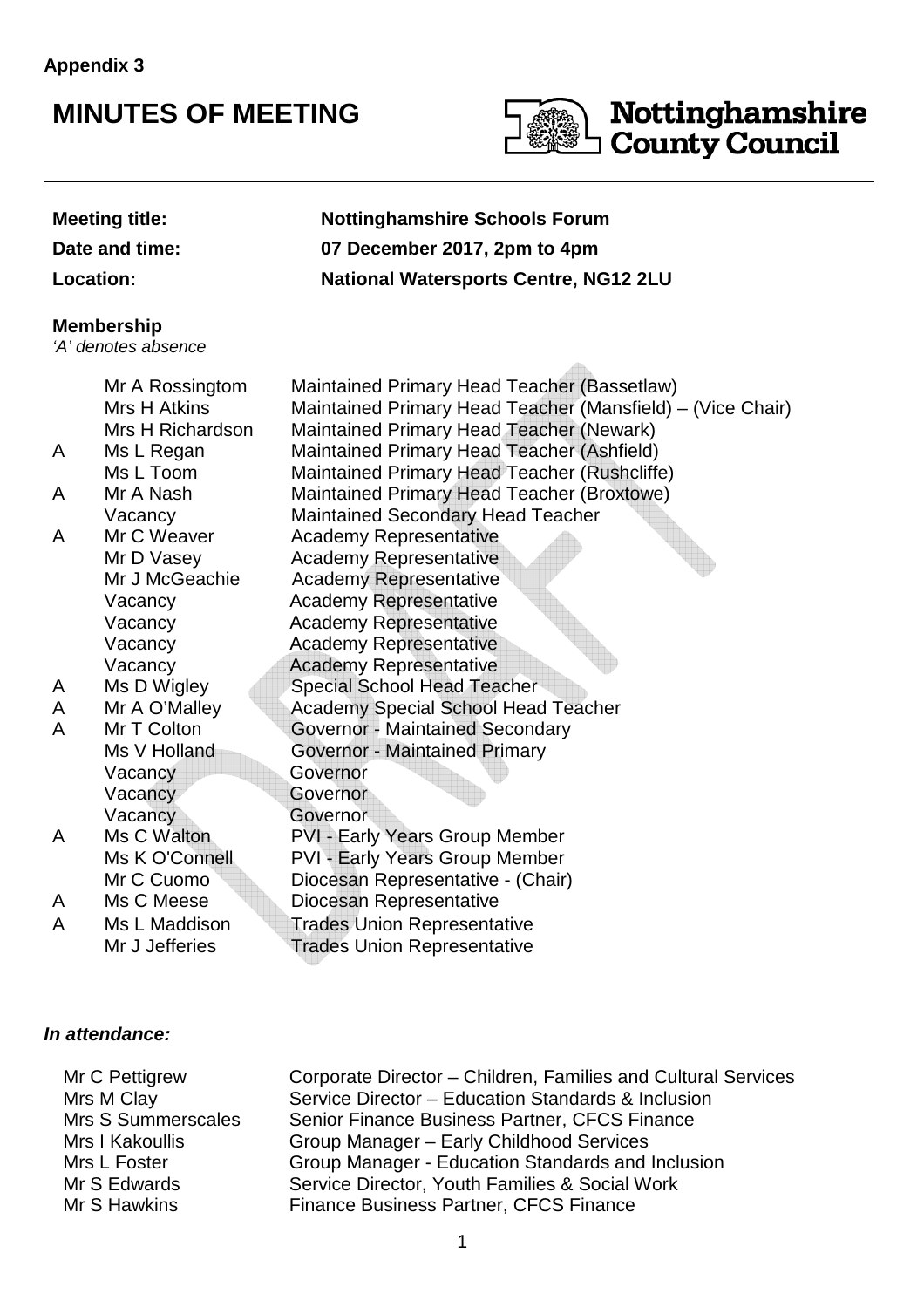| $\overline{1}$ . | Welcome                                                                                                                                                                                                                                                                                                                                                                          |  |  |  |
|------------------|----------------------------------------------------------------------------------------------------------------------------------------------------------------------------------------------------------------------------------------------------------------------------------------------------------------------------------------------------------------------------------|--|--|--|
|                  | Appendixno Cuomo welcomed all members to the meeting.                                                                                                                                                                                                                                                                                                                            |  |  |  |
| 2.               | <b>Apologies for absence</b>                                                                                                                                                                                                                                                                                                                                                     |  |  |  |
|                  | Apologies were received from Adrian Nash, Dawn Wigley, Adrian O'Malley, Tony Colton, Chris<br><b>Walton and Claire Meese</b>                                                                                                                                                                                                                                                     |  |  |  |
| 3.               | Minutes of the Schools Forum 19th October 2017<br><b>ACTION</b>                                                                                                                                                                                                                                                                                                                  |  |  |  |
|                  | Joe Jeffries stated that he had been missed from the apologies.                                                                                                                                                                                                                                                                                                                  |  |  |  |
|                  | Minutes were agreed as accurate                                                                                                                                                                                                                                                                                                                                                  |  |  |  |
|                  |                                                                                                                                                                                                                                                                                                                                                                                  |  |  |  |
|                  |                                                                                                                                                                                                                                                                                                                                                                                  |  |  |  |
| 4.               | Item 4a - Election update and revision of Schools Forum constitution                                                                                                                                                                                                                                                                                                             |  |  |  |
|                  | Carlo Cuomo introduced the 'Operational and good practice guide for Schools<br>Forums' that had been released by the ESFA in September 2017 and explained that<br>a review of Nottinghamshire's Schools Forum's constitution should be carried out in<br>accordance with the document in the near future.                                                                        |  |  |  |
|                  | Marion Clay gave an update on the on-going process for electing School Forum<br>members to vacant positions.                                                                                                                                                                                                                                                                     |  |  |  |
|                  | Marion explained that there had been seven nominations received for the four vacant<br>academy representative posts and that a ballot would now take place with each<br>Governing body being able to return a vote by the 28 <sup>th</sup> February.<br>Marion confirmed that academies who convert after the beginning of the election<br>process will not be eligible to vote. |  |  |  |
|                  | Carlo Cuomo requested a Forum member to volunteer to be present at the count of<br>the ballot on the 1 <sup>st</sup> March 2018.                                                                                                                                                                                                                                                 |  |  |  |
|                  | Helen Atkins volunteered.                                                                                                                                                                                                                                                                                                                                                        |  |  |  |
|                  | Marion confirmed that only one nomination had been received for the maintained<br>primary representative vacancy so the Education Trust Board had been able to elect<br>Andrew Rossington.                                                                                                                                                                                       |  |  |  |
|                  | Item 4b - 2018-19 Schools Funding and Local Funding Formula Consultation                                                                                                                                                                                                                                                                                                         |  |  |  |
|                  | Sue Summerscales introduced the paper and recapped the process that had been<br>undertaken in producing the consultation.                                                                                                                                                                                                                                                        |  |  |  |
|                  | Sue informed members that the response rate from Schools had been 11.7% and<br>directed members to appendix F for the response by question.                                                                                                                                                                                                                                      |  |  |  |
|                  | Sue explained the options available to NCC should the final Schools Block and pupil<br>characteristics give an affordability gap. An affordability gap could occur due to                                                                                                                                                                                                        |  |  |  |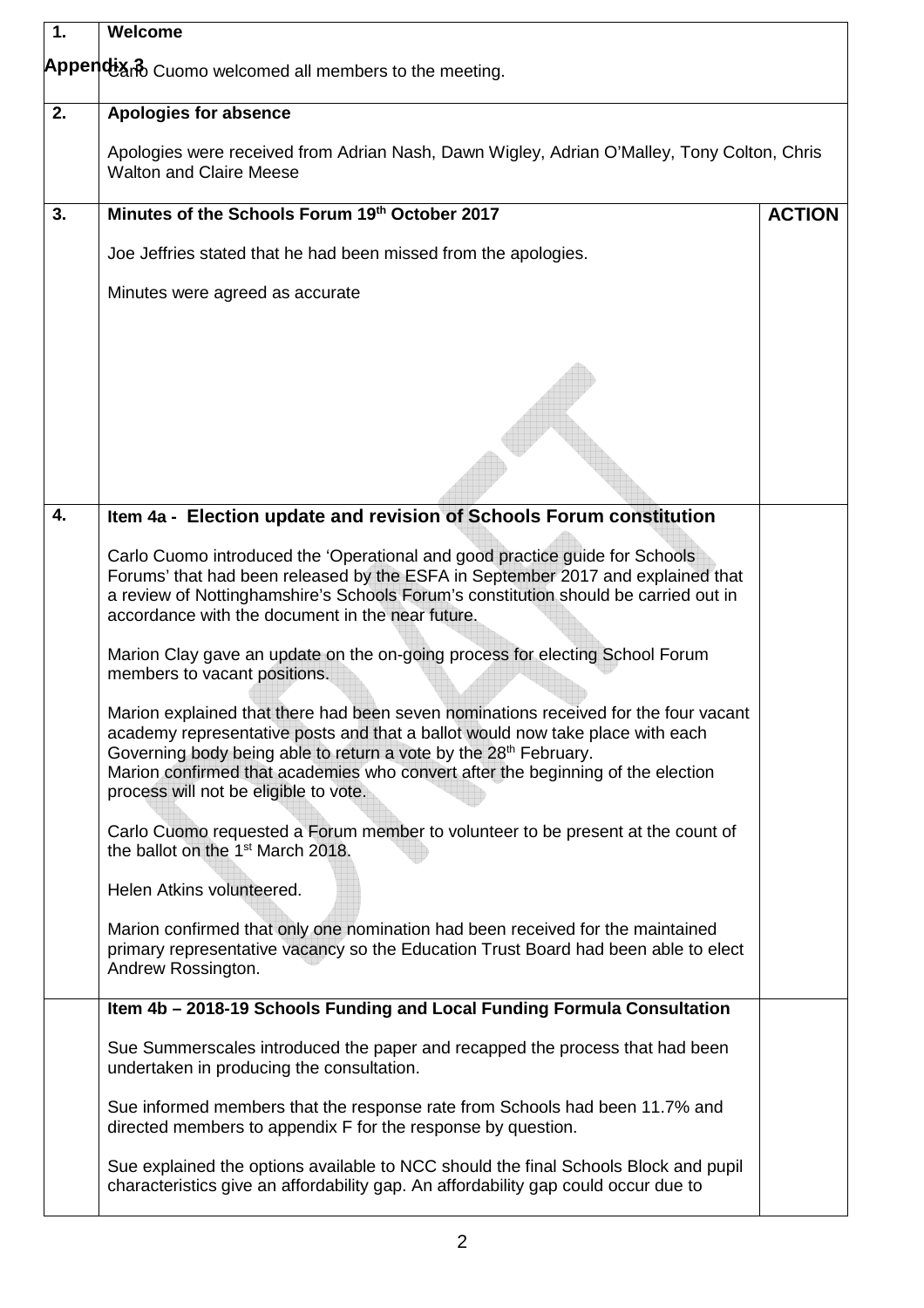| that had been submitted by NCC and were still awaiting approval.<br>Carlo Cuomo informed members that a minor request had already been approved on<br>the morning of the meeting (7 December). |                                                                                                                                                                                                                                                                                                            |                                                                                                                                                                                                                                                                                                                                                                    |  |  |                                             |
|------------------------------------------------------------------------------------------------------------------------------------------------------------------------------------------------|------------------------------------------------------------------------------------------------------------------------------------------------------------------------------------------------------------------------------------------------------------------------------------------------------------|--------------------------------------------------------------------------------------------------------------------------------------------------------------------------------------------------------------------------------------------------------------------------------------------------------------------------------------------------------------------|--|--|---------------------------------------------|
|                                                                                                                                                                                                |                                                                                                                                                                                                                                                                                                            |                                                                                                                                                                                                                                                                                                                                                                    |  |  | Voting on the consultation questions began. |
| Question 1 - Do you agree that Nottinghamshire should transition the local funding<br>formula to mirror the national funding formula as far as possible for 2018-19?                           |                                                                                                                                                                                                                                                                                                            |                                                                                                                                                                                                                                                                                                                                                                    |  |  |                                             |
| Votes for                                                                                                                                                                                      | Votes against                                                                                                                                                                                                                                                                                              | Abstentions                                                                                                                                                                                                                                                                                                                                                        |  |  |                                             |
| $\overline{7}$                                                                                                                                                                                 | 1                                                                                                                                                                                                                                                                                                          | 0                                                                                                                                                                                                                                                                                                                                                                  |  |  |                                             |
|                                                                                                                                                                                                |                                                                                                                                                                                                                                                                                                            |                                                                                                                                                                                                                                                                                                                                                                    |  |  |                                             |
|                                                                                                                                                                                                |                                                                                                                                                                                                                                                                                                            | allow the local authority to make the necessary adjustments to the ESFA funding tool                                                                                                                                                                                                                                                                               |  |  |                                             |
| to enable the transition to the NFF?                                                                                                                                                           |                                                                                                                                                                                                                                                                                                            |                                                                                                                                                                                                                                                                                                                                                                    |  |  |                                             |
|                                                                                                                                                                                                |                                                                                                                                                                                                                                                                                                            |                                                                                                                                                                                                                                                                                                                                                                    |  |  |                                             |
| Votes for                                                                                                                                                                                      | Votes against                                                                                                                                                                                                                                                                                              | Abstentions                                                                                                                                                                                                                                                                                                                                                        |  |  |                                             |
| 8                                                                                                                                                                                              | 0<br>block funding to the high needs block? Financial modelling at Appendix B and C.                                                                                                                                                                                                                       | $\overline{0}$<br>Question 3 - Do you agree with the proposal to transfer 0.5% from the total schools                                                                                                                                                                                                                                                              |  |  |                                             |
| Votes for                                                                                                                                                                                      | Dick Vasey instigated a discussion before the vote took place.<br>needs and feel it would be unfair to transfer funds from them.<br>Ly Toom stated that Rushcliffe primaries had discussed this and were concerned<br>other services as per the modelling provided with the consultation.<br>Votes against | He explained that academies in Ashfield had contacted him with concerns about the<br>fairness of the transfer as many schools are already investing in children with high<br>James Mcgeachie explained that Rushcliffe Academies were against the transfer.<br>that should the transfer be rejected, all schools would be affected by reductions in<br>Abstentions |  |  |                                             |
| $\overline{2}$                                                                                                                                                                                 | 4                                                                                                                                                                                                                                                                                                          | $\overline{2}$                                                                                                                                                                                                                                                                                                                                                     |  |  |                                             |
| transfer of funds.                                                                                                                                                                             | Sue Summerscales confirmed that the decision would lie with the LA.                                                                                                                                                                                                                                        | Ly Toom asked what happens to the 2018/19 budgets following the vote against the                                                                                                                                                                                                                                                                                   |  |  |                                             |
|                                                                                                                                                                                                |                                                                                                                                                                                                                                                                                                            |                                                                                                                                                                                                                                                                                                                                                                    |  |  |                                             |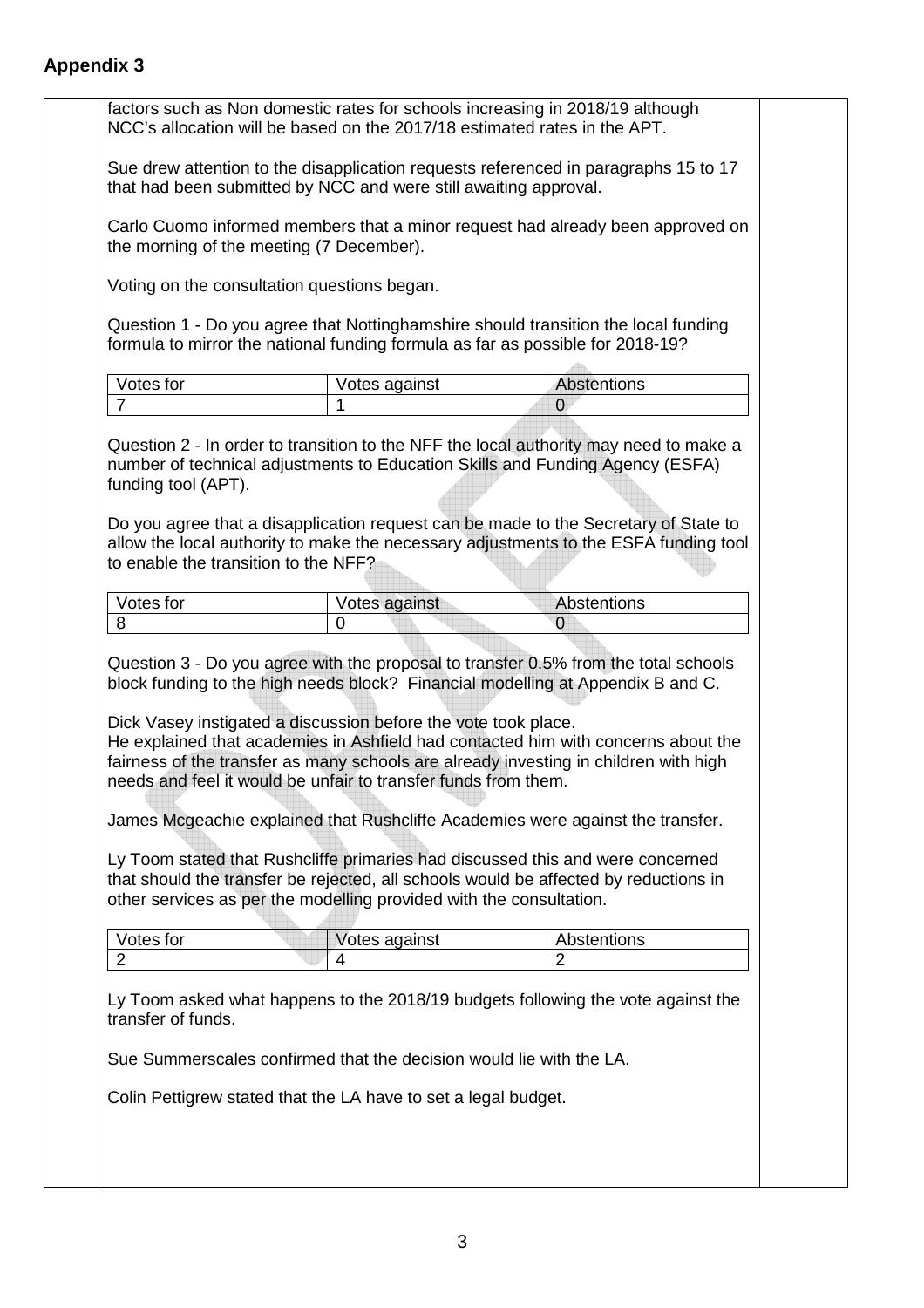| Votes for                      | Votes against                                                                                                                                                                                                                              |                            | Abstentions                               |                                               |
|--------------------------------|--------------------------------------------------------------------------------------------------------------------------------------------------------------------------------------------------------------------------------------------|----------------------------|-------------------------------------------|-----------------------------------------------|
| 8                              | $\overline{0}$                                                                                                                                                                                                                             |                            | $\Omega$                                  |                                               |
|                                | Question 5 - In order to transition the LFF to the NFF as far as possible, the local<br>authority will need to adopt a gains cap of between 2.5% and 3%.<br>Are you in agreement with this proposal?                                       |                            |                                           |                                               |
| Votes for                      | Votes against                                                                                                                                                                                                                              |                            | Abstentions                               |                                               |
| 8                              | 0                                                                                                                                                                                                                                          |                            | $\overline{0}$                            |                                               |
|                                | Free school meals eligibility assessment?<br>Support to underperforming ethnic minority                                                                                                                                                    | For<br>5<br>$\overline{5}$ | Against<br>$\overline{0}$<br>$\mathbf{0}$ | Abstained<br>$\overline{0}$<br>$\overline{0}$ |
|                                |                                                                                                                                                                                                                                            |                            |                                           |                                               |
|                                |                                                                                                                                                                                                                                            |                            |                                           |                                               |
| groups and bilingual learners? |                                                                                                                                                                                                                                            |                            |                                           |                                               |
|                                | Contingency for crisis communications?<br>As a representative of a maintained secondary school, do you agree to the de-<br>delegation of the following in 2018-19:<br>There were members eligible to vote in attendance                    | 5                          | $\overline{0}$                            | $\mathbf 0$                                   |
|                                | Question 7 - Do you agree with the proposal to change the deprivation funding<br>criteria from FSM eligibility to an allowance which would enable providers to attend<br>monthly multi-agency meetings for a maximum of 4 hours per month? |                            |                                           |                                               |
|                                |                                                                                                                                                                                                                                            |                            |                                           |                                               |
| Votes for<br>$\overline{2}$    | Votes against                                                                                                                                                                                                                              |                            | Abstentions<br>5                          |                                               |
| Votes for                      | Question 8 - Do you agree with the proposal to reduce the hourly rate by 1p for 2, 3<br>and 4 year olds to create an Early Years SEN Inclusion Fund?<br>Votes against                                                                      |                            | Abstentions                               |                                               |
| 1                              | $\overline{0}$                                                                                                                                                                                                                             |                            | 7                                         |                                               |
| page 4 of the report.          | Item 4c - Central Early Years Funding 2018-19<br>Irene Kakoullis introduced the paper and explained the funding allocation table on<br>Karen O'Connell requested a working group review the central commitments prior to                   |                            |                                           |                                               |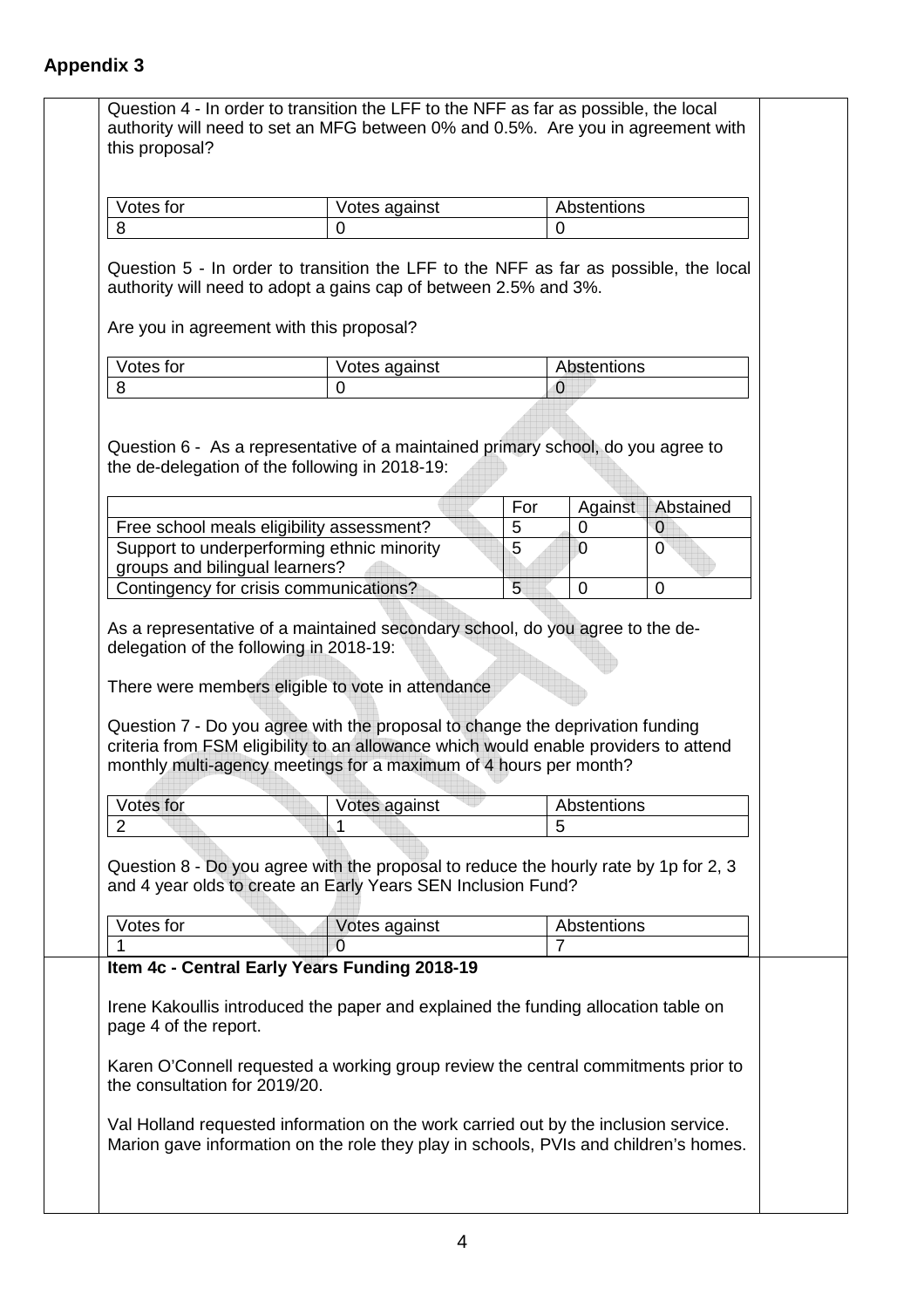| <b>RECOMMENDATION</b><br>functions as described in the appendix. | to retain £1,057,607 of early years funding to be used for central early years                                                      | That the Schools Forum Approves the proposal by Nottinghamshire County Council         |
|------------------------------------------------------------------|-------------------------------------------------------------------------------------------------------------------------------------|----------------------------------------------------------------------------------------|
| Votes for                                                        | Votes against                                                                                                                       | Abstentions                                                                            |
| 8                                                                | 0                                                                                                                                   | $\Omega$                                                                               |
|                                                                  |                                                                                                                                     |                                                                                        |
|                                                                  | Item 4d - Primary Partnerships Underspend 2016-17                                                                                   |                                                                                        |
| funds being required.                                            |                                                                                                                                     | Linda Foster introduced the paper and explained the reasons for the carry forward of   |
| spent in year.                                                   |                                                                                                                                     | Dick Vasey expressed concerns about funding from the High Needs block not being        |
|                                                                  | funds due to commitments having been made against the funds.                                                                        | Helen Atkins explained the importance of the Primary Partnerships receiving these      |
|                                                                  | unclear and that guidance was required from the LA                                                                                  | Helen Atkins stated that the role and agenda of Primary Partnerships had become        |
| cases.                                                           | Helen Richardson asked if NCC were aware of what commitments against the                                                            | requested carry forwards were. Linda Foster explained that it was not known in all     |
| this would not be an option in the future.                       |                                                                                                                                     | Linda Foster reaffirmed that this vote was for a carry forward for one year only and   |
| <b>RECOMMENDATION</b>                                            | Partnerships underspend from 2016/17 into 2017/18.                                                                                  | That the Schools Forum approves the carry forward of the £0.185 million Primary        |
| Votes for                                                        | Votes against                                                                                                                       | Abstentions                                                                            |
| 6                                                                | 0                                                                                                                                   |                                                                                        |
|                                                                  | Item 4e - Tackling Emerging Threats to Children Update                                                                              | Steve Edwards and Rachel Miller arrived at the meeting to give an update on the        |
| TETC programme of services.                                      |                                                                                                                                     |                                                                                        |
|                                                                  | the programme and that much positive feedback had been received.                                                                    | Steve Edwards informed the Forum that 300 schools and academies had opted into         |
|                                                                  | the programme to access the level two support workers.                                                                              | Helen Atkins asked for clarification on the ability of schools who had not opted in to |
|                                                                  |                                                                                                                                     | Rachel confirmed that schools who had not opted in could not access the workers.       |
|                                                                  | Linda Foster suggested that non TETC work could be bought from the level two<br>workers as a sold service outside of the programme. |                                                                                        |
|                                                                  | theatre productions had been free as stated in the original proposal.                                                               | Helen Atkins also feedback that schools had been disappointed that not all pint size   |
| communication.                                                   |                                                                                                                                     | Steve Edwards apologised and said this had now been made clear in more recent          |